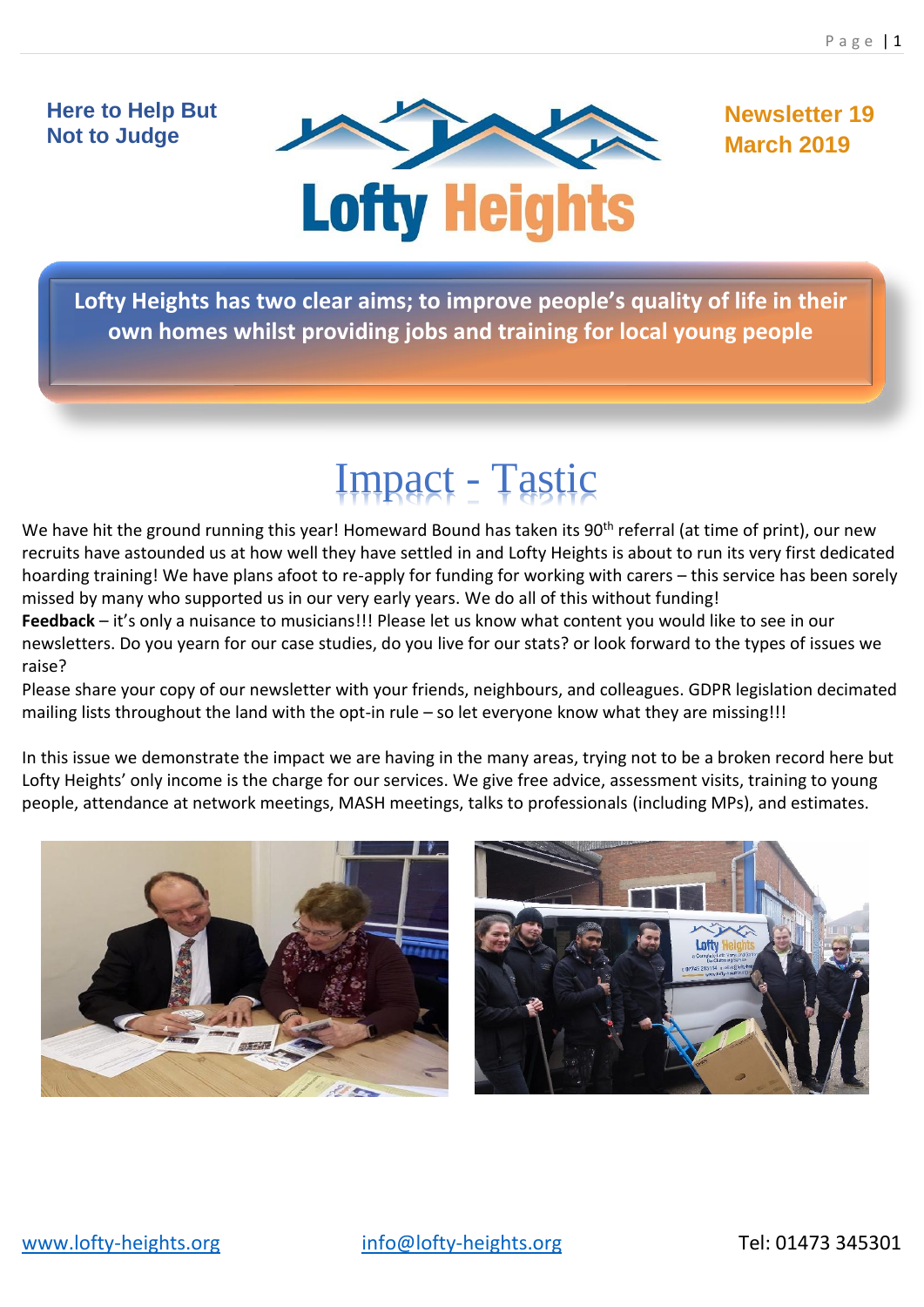# **Lofty Heights CIC First Ever Dedicated Hoarding Training is SOLD OUT**





**Working Effectively with Hoarders** Tuesday 12/03/19 9:30am to 4:30pm Venue - Rural Enterprise Hub, Otley What you will learn:

# Hoarding disorder and its possible causes

- OCD, including causes, prevalence, symptoms
- and links to hoarding Tools to help identify and work with
- hoarders
- Understand and be able to categorise different types of hoarders using a validated screening tool
- Understand how to work effectively and creatively with hoarders using proven methods and recognised techniques
- Different support and specialist treatment options for hoarders.
- Enforcement techniques for hoarders

 $Cost = £132$  Per Person For information or bookings Call - 01473 345 301 Email - info@lofty-heights.org Lunch is not included, Refreshments are available

#### **Course Details as described by HQN**

Hoarding is not against the law but the damage it can cause often breaches tenancy agreements, Public Health legislation and could even be a safeguarding issue. Hoarders need to be identified as quickly as possible and support offered – or in extreme cases enforcement action taken. There are many types of support – decluttering and therapy, behavioural contracts, SMART monitoring. Hoarders must be properly assessed using appropriate and accredited tools. This course will explore all the recognised options

available to staff working with hoarders as well as help organisations create policy, procedures and protocols. It will look at the role of housing professionals as well as how health or social care specialists can assist.

#### **Who should attend?**

All housing, care and support staff as well as repairs and frontline staff who have direct contact with customers will benefit from this course as hoarding is so prevalent and has such an impact on customers and services alike.

#### **Lofty Heights Takes Initiative**

Frustrated by the lack of quality training locally, we have

teamed up with HQN to commission our own. Trainer Danny McGowan hosted some very excellent training in Chelmsford a few years ago and his knowledge and delivery impressed us. We are really pleased to have secured Danny for our training.

There is a lot of confusion between cluttered and hoarded homes, collectors and people who have got into a muddle. We aim to help with how to categorise these key individual issues in order to help identify the help that is needed.

The venue is Otley College, thank you to Digby Chacksfield who runs the Rural Enterprise Hub at Otley for offering us a venue.

#### **Update**

The training was a great success (a full report will be given next time) and we have had requests for more. So please let us know what you want. If enough people from specific areas make the demand then we can organise training tailored to the needs of the group. We are very excited about this prospect – Suffolk really needs access to affordable, local training on these issues.

*Lofty Heights CIC receives no funding to provide training. Could you help fund us to do more?*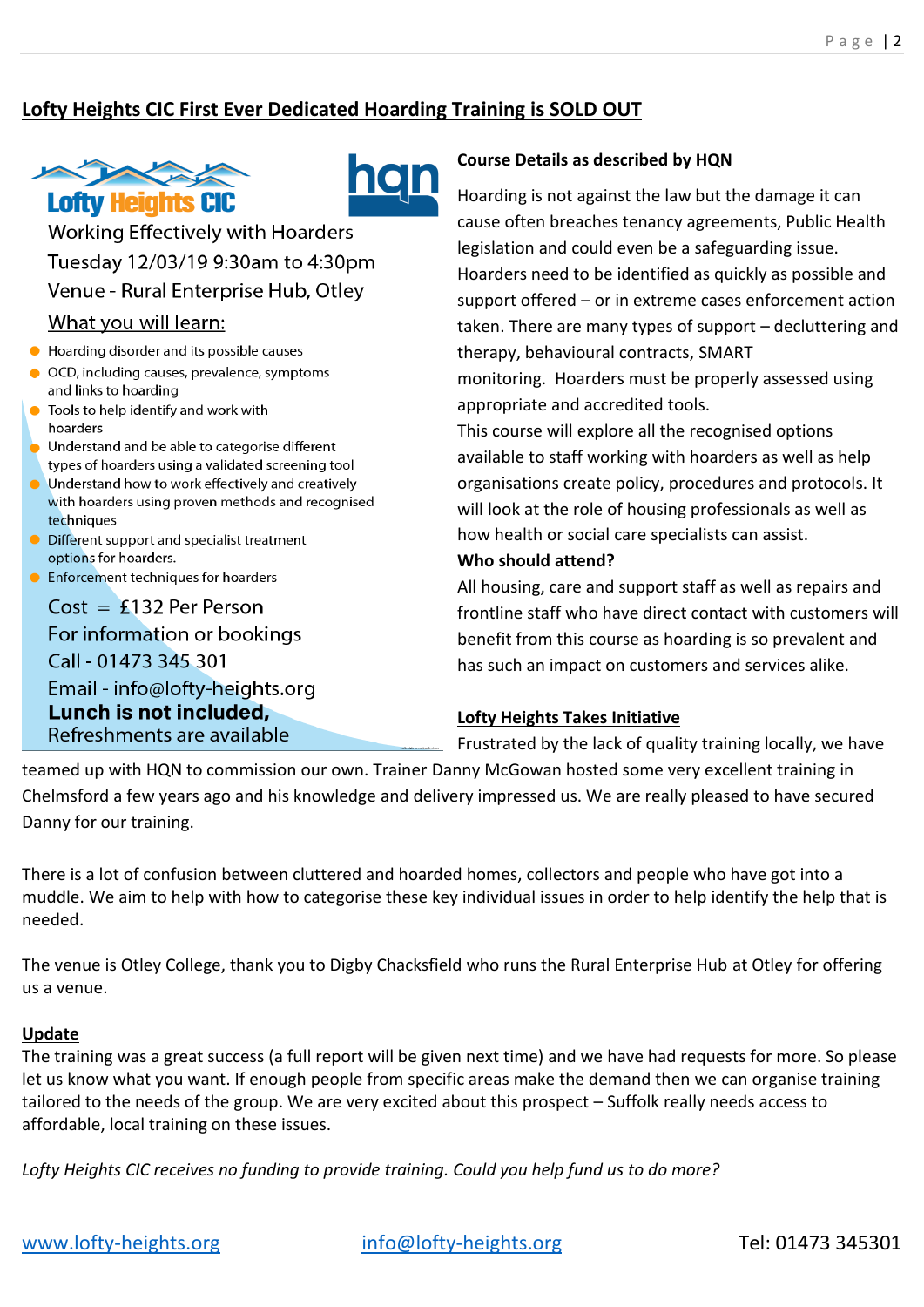#### **New Recruits Update**

As you will know Lofty Heights does not do anything by halves. Our recruitment process took us into many unusual places, working in partnership with many support services to be able to introduce ourselves to young people who

were needing extra help to find employment. We are delighted to have had the opportunity to create new links with the Suffolk County Council Leaving Care Team as we are really keen to give care leavers opportunities with us in future. We also re-established links, since the closure of the MyGo youth employment centre, with Job Centre Plus and have developed a really successful relationship with Realise Futures who we worked with for the first time to deliver our latest training programme. We will certainly be working with them again in the future. We do not receive funding for the work we do to provide training, work



experience and employment opportunities for young people. So we are extremely grateful to Realise Futures for providing the funding for those on the course aged over 19 years and to Orbit Group and SCC Virtual Schools for sponsoring two places for eighteen-year olds to whom we otherwise could not have offered places. Working collaboratively, we were able to provide training to nine young people.

Our process is more complex than regular jobs because we look beyond the CV and the qualifications to find young people who demonstrate the dedication, will, desire and commitment to work. It starts with a 6 weeks training course, the end goal of the training to earn a two-week placement for work experience with Lofty Heights leading to the opportunity to be interviewed for a paid employment opportunity with us. New trainees start on a part time basis with the opportunity to increase their hours following successful completion of a probationary period. Our aim is to help young people gain confidence and skills and move away from Lofty Heights to other employers in due course.

That is a whole lot of ifs and maybes but it works. Nine young people were re-introduced to education and they all signed up for volunteering to further their experience. Everybody made it through to finish the course. Some of them chose to pursue further training – which is a real breakthrough moment for young people disengaged from learning. We are very impressed by them all. Lofty Heights hopes to celebrate this success with a ceremony – watch this space for the results.

The feedback received from one young person makes all the effort and challenges we face worthwhile. *"I started induction today for a job with B \* (a large, well known company). Thanks for the opportunities you gave me, it means a lot, you have changed me a lot and had faith in me and that means a lot. If it wasn't for you, I don't know where I would be. Thank you I am very grateful to you."*



#### **Dan – Lofty Heights CIC Trainee**

*"Having a job has made a massive difference. I expected that, but it has changed everything in areas of my life that I didn't expect. It has also improved my relationships. I have something to say when people ask me how I am or what I've been doing. I have things to talk about; the different types of work that I've done, the difference that the work I do makes to people's lives. I have a feeling of satisfaction when I finish a job and see what I've achieved, what we've all achieved. Finally, I have more money. I've been able to take my partner out for a meal and a drink. I was able to pay for that. It made me feel like a man.*

*Working isn't just about the money, it's about worth*." Daniel Dawson.

*Lofty Heights CIC receives no funding towards their employment programmes to date. Could you help fund us to do more?*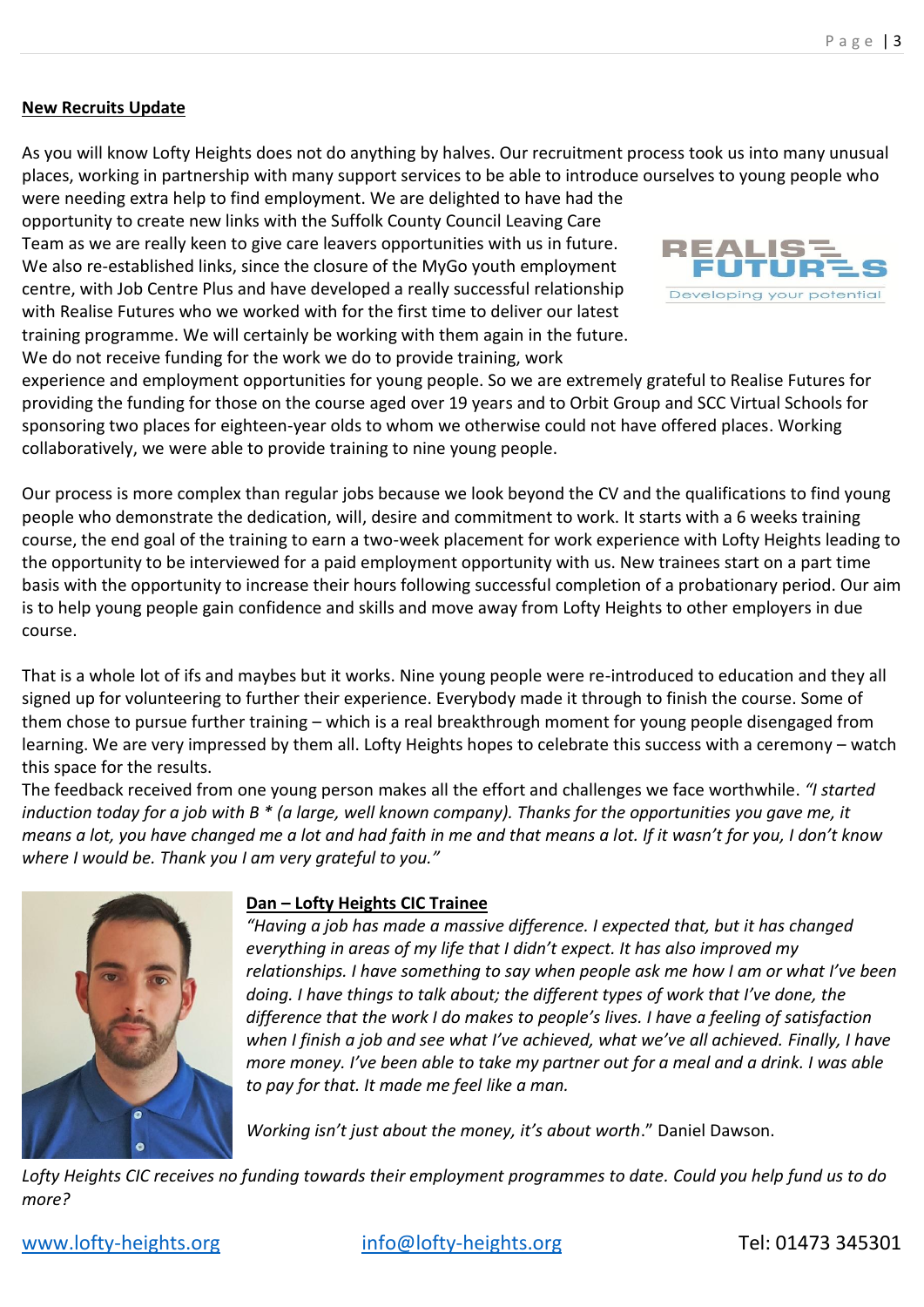## **Untold Added Value**



We have wholly embraced partnership working, we gave a talk about it at the recent SCC Self Neglect and Hoarding Conference. We feel it's necessary to say thank you to some of our partners for the difference they have made to our customers. **The Forge Church at Thurston** runs a furniture bank. Through their dedicated volunteer, John, they collect and distribute surplus furniture to those in need. This also helps people needing to make room because they can donate good quality items that can go on to have a whole 'nother life with a new family. Age UK Suffolk have also strengthened ties with us, they will take surplus household items to sell in their shops and that helps people on low incomes to furnish and decorate their homes.

#### **Campaigning**

We are trying to do our bit to encourage waste reduction and to encourage people to repair, reuse and recycle

unwanted processions. Sometimes it is as simple as knowing who needs what and when. Through our networks we know that we can take craft materials, DVDs and junk jewellery (amongst others) to **Re-Create**. Here they will be used as therapeutic tasks and eventually be sold in the Re-Create shop to raise funds (and the running of the shop has training value too). Wood and timber are needed by **Genesis** who will either re-purpose it or burn it as fuel.

One of our most recent partnerships is with **Repair Re-Use Recycle Colchester**. They will collect household electricals to restore and sell on at very low prices in their shop in Queen Street – now open Saturdays and Sundays. They are selling vacuum cleaners, microwaves and kettles from as little as £5 and they have donated some of these items back to us to help vulnerable people in need.



We have recently been interviewed on BBC Radio Suffolk speaking about reducing the waste of medical equipment including walking frames and crutches, medication and incontinence pads. Regrettably we see too many being thrown away. Prior to our cage rattling it was standard practice to tell people to dispose of these items. The medical aids amnesty of two years ago was so successful that it has become policy to collect **all** items. **Impact:** The initial amnesty in March 2017 saw 8,500 items returned with a cost benefit of £85,000 according to West Suffolk CCG report April 2017

Imagine if we could do the same for the return of unopened incontinence pads and catheter items? Until recently we were giving these to charity shops to resell to the public but with the ease of access to bulk prescriptions these items are in danger of becoming landfill. Apart from the problem of the large orders cluttering up people's home, the fire risk around that issue, the sheer waste that we see when people's needs change is appalling. I feel a campaign coming on….

*Lofty Heights CIC receive no funding for their campaign work or the environmental and social impact of this dedication to recycling. Could you help fund us to do more?*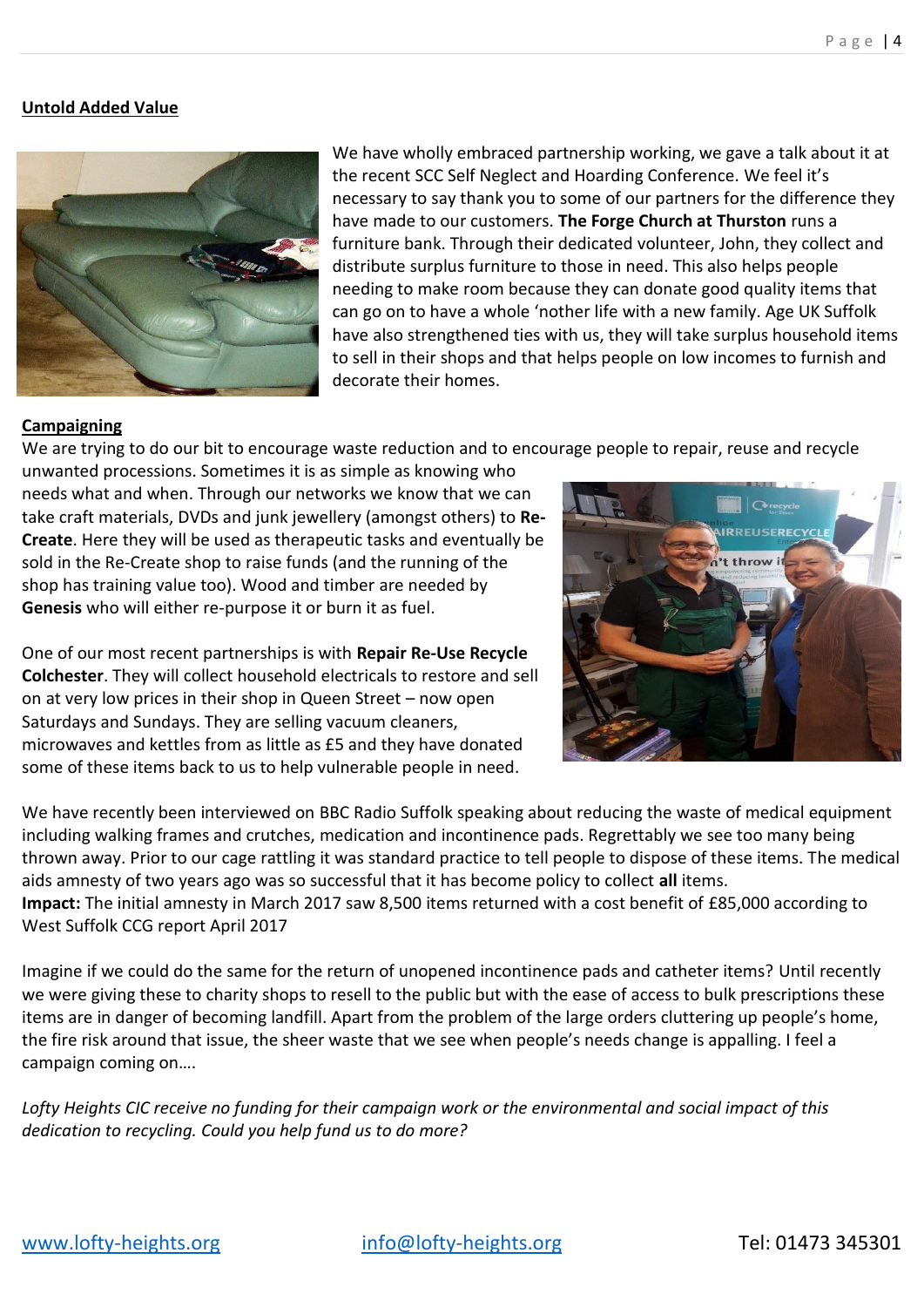## **Homeward Bound News**

We have received our 90<sup>th</sup> referral! We knew it was a good idea long before the I&ECCG began to talk to us about it – we had been providing the service to Suffolk for six and half years previously as a chargeable service. However, we had still underestimated its impact on patients and



families in East Suffolk, not to mention the hospital staff that organise patient discharge from hospital.

**Case 1**: Gentleman with mental health needs admitted to hospital with a physical health crisis. Once treated he needed a hospital bed to be installed. The stay in unfamiliar surroundings was already worsening the patient's mental health condition. However, he had no family or support network to make space nor to attend to the delivery. It sounds simple BUT without Homeward Bound the gentleman would have been left on the ward, or gone to respite care, until somebody could attend his home. This may have had to happen twice – to attend to make the space and then to accept the delivery of equipment. Prior to Homeward Bound – did you know – hospital staff would have carried out this work. An OT and a member of the ward staff would travel out, maybe twice, to ensure that this work happened.

**IMPACT** – We saved up to twelve hours of medical professional time, plus the on-costs of the cover needed to allow them to leave the ward, and a week of bed time whilst trying to co-ordinate other options to make this happen. Not only did we prevent this scenario but we also saved Medequip time, manpower (because our team could help with moving equipment), but also the potentially missed appointment.

**OT feedback** – "You guys are amazing – is there anything you don't do!"

**Case 2:** An elderly gentleman receiving end of life care needed hospital equipment installed to allow him home for his final days. The only person in the property was his equally elderly wife who could not move furniture. There was no capable family member available to help and their support network was also elderly. Homeward Bound attended within 24 hours of the referral, they made the space and reported back to the team at the hospital. The gentleman arrived home later that day. Prior to Homeward Bound it is highly likely that the gentleman would have died in hospital, in direct opposition to his wish to die at home. His wife would have struggled to visit as she was reliant on lifts and favours. If the gentleman was to get home then hospital staff would have had to attend and carry out the work themselves, again two medical professionals for several hours, leaving ward short of staff or additional cover to be paid for.

**IMPACT** – reduced professional time, bed time reduced, end of life wishes upheld, stress and worry greatly reduced to immediate family.

**OT feedback** – "The family wanted me to tell how very grateful they are to you, they were at their wits end'.

**Case 3** – Elderly woman required hospital bed installed. Only family available was her daughter with no help from other family members for at least ten days – due to a family holiday. As a single person cannot carry furniture alone, we attended the next day and enabled delivery to go ahead.

**IMPACT** – Discharge would have been delayed for 10 days or the OT plus ward staff would have attended to help. Mother and daughter both have reduced stress, healing at home is always better for people, reduced costs to service.

**Customer feedback** – "Thank you so much for your help, your people were lovely, all of them, we are both so grateful."

We launched Homeward Bound in June last year – with it taking off fully by August. In six months, we have uncovered 7 self-neglect cases, 6 hoarded homes, and enabled 90 discharges to happen (figures rising daily). If we only saved 1 day's bed space per patient then that is 90 days saved, but we know it's potentially significantly more. We do know that some of those cases would have been weeks awaiting funding or 'outside the box' solutions were it not for the Homeward Bound service.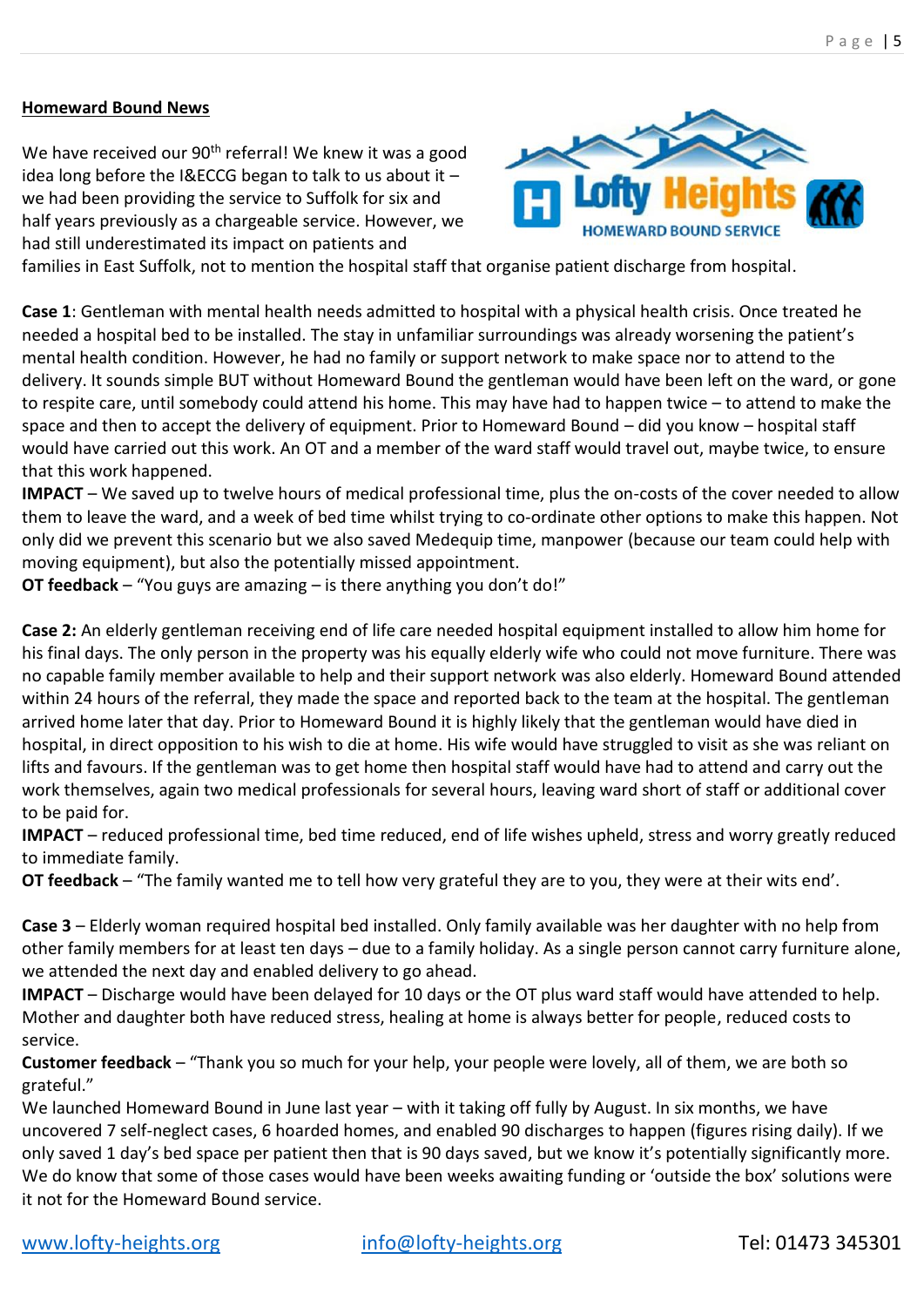### **Equal Access to Waste Disposal**



Lofty Heights CIC has come across nearly every waste disposal problem over the years. We've worked with every borough and district council in Suffolk to support our customers to reclaim their homes. Recently we took our findings to Ipswich MP Sandy Martin. Having been appointed as shadow minister for Waste and Recycling, we could think of nobody more motivated to hear about our findings. We have an ongoing issue with access to Suffolk County Council's recycling centres and we did talk in length about this. We were also able to discuss the disparity in charges for local bulky waste collections. If you consider that these collections are for residents who are unable to gain access to the recycling centres due to lack of transport or by being physically unable to move items to dispose of them. If you also consider that **all** domestic waste can be taken to the tip by householders, for free,

then bulky waste collections can be seen as a tax on those too poor to own their own transport or too frail to move their items.

In nearly every borough there is a form of bulky waste collection. If you are unable to move the unwanted items to the outside of your property then you cannot use that service either. So, the elderly or immobile are doubly penalised. Not only do they have to pay for items to be collected from their home but they also have to find someone to enter their home to remove the items for collection. It does also open up various safeguarding issues, but the difficulty is more of an insurance one. If elderly people are in need of these services there is a concern about the risk of fraud or other crime in this situation.

We all know that 'tip run services' and cheap waste disposal abound across social media, with Facebook full of offers to take away huge piles of mattresses, sofas, carpets for as little as £20. We also know that fly-tipping has increased dramatically since the restricted opening times of the tip began, since the implementation of charges for certain types of waste, and since the need to apply for permits for skips to be parked on the road, along with the additional costs for the supply of lights and cones from skip hire companies.

With all of this stuff that isn't working why not just allow people to nominate an able-bodied person/company to carry this stuff to the tip? Disposal of waste should not become **Trade Waste** unless it is created by a trade. It is domestic waste that people should not have to pay a dividend on because they are physically incapable of carrying it to the tip.

Please let us know if you would support a scheme whereby people could give testimony that waste taken to the tip by not for profit organisations or Charities is the householders personal domestic waste. This would enable more help to be given to the vulnerable in our society to live in clean and uncluttered homes.

With the complexities of Universal Credit and the ongoing issues with PIP assessments we need a system that is not reliant on the production of evidence of receipt of current 'mobility related benefit payments'.



These payments are stopped more often than they are paid. After all, Mrs Lady who is 93 is not going to be in receipt of a mobility benefit but it is unreasonable to expect her to carry her sideboard to the tip, or even lug it through the house by herself. It is also unreasonable to charge her for moving items to the outside of her property, and again for collection by the council.

*Lofty Heights CIC receives no funding for towards its campaigning for changes to waste policies. Could you help fund us to do more?*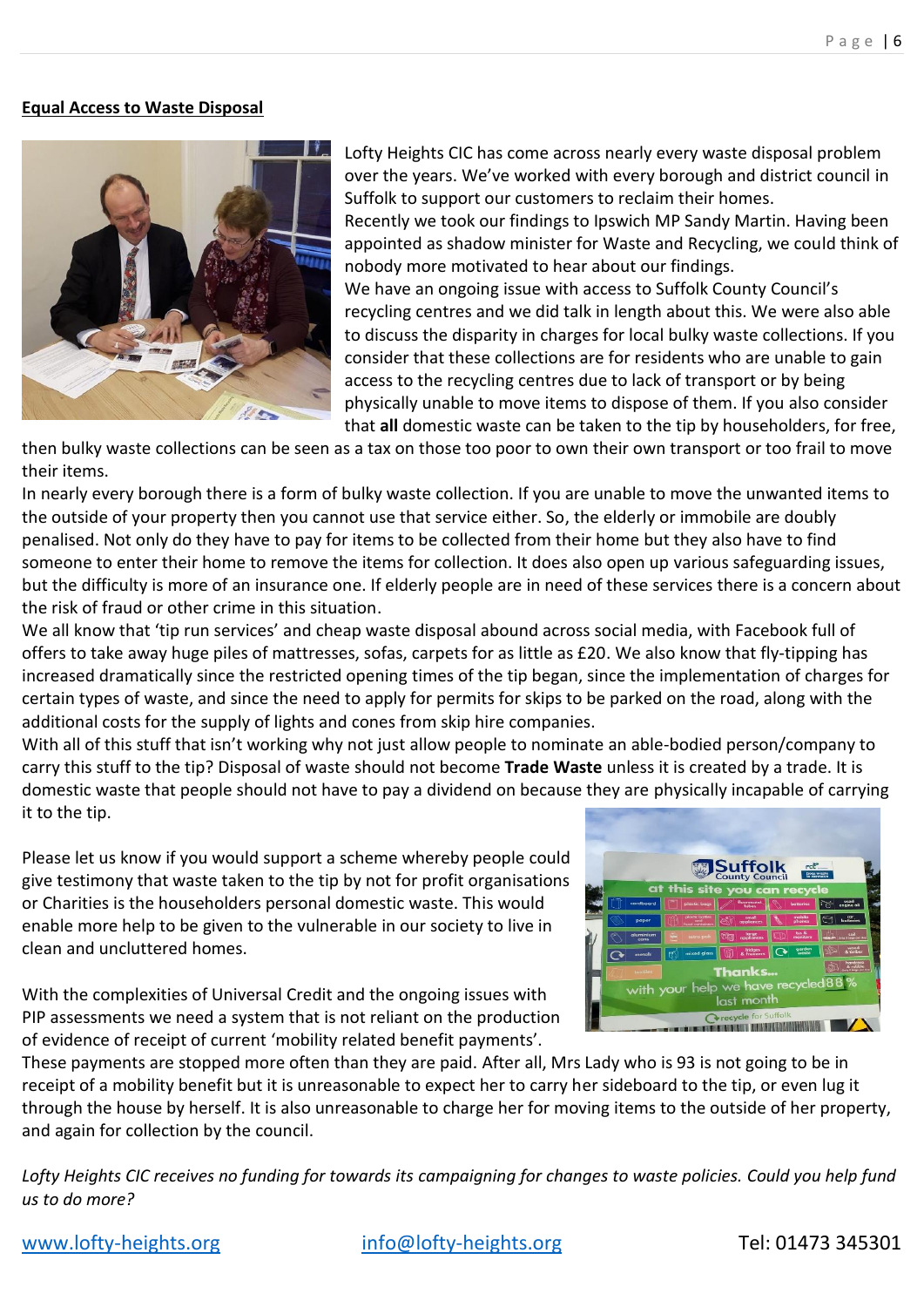## **Thank You to Cllr Nicky Yeo and SCDC**

Nicky has been a keen supporter of Lofty Heights CIC and she was highly supportive when we ran our 'Plea for Percy' Campaign at the end of 2017. At that time Nicky was very apologetic that she had spent her budget for the year but would help out with any shortfall once April 2018 arrived and refilled her pot. By April we had reached our target and were ready to purchase 'Percy' our big blue behemoth. However, we were then faced with the need to get the new arrival sign-written and the bill that goes with it.



Thank you Councillor Yeo for stepping into the breach. Nicky's donation of £500 paid for the signage and for the adaptions inside to keep tools safe whilst traversing the length and breadth of the county.

Percy has been on the road for almost a year now and what a difference he has made. He's travelled over 8,000 miles with the Lofty team. We have not had to hire a van since his arrival, this means that we have saved our customers, primarily ACS and people on low incomes ,the burden of vehicle hire on their bills. We have saved miles by reducing the number of journeys needed when transporting items, whether in a house move or declutter, meaning we have also reduced our emissions and our carbon footprint.

Lofty Heights CIC received an excellent response for this fundraising project – the only funding we received last year.

## **Job Shadowing Opportunities**



Six months ago we offered staff from other organisations the opportunity of job shadowing experience with us. We thought it was a good idea but it has been even more successful than we could have predicted. Before Christmas we were able to feedback about Anne from Orbit's experience and since then we have had a senior officer from ACE Colchester spend a day with us and we are making plans for two people undertaking their social work degrees and with the offer from Sandy Martin MP that will be five!

Lofty Heights CIC goes into some of the most hoarded properties in Suffolk. We do this with a shocking regularity. We also go into chaotic and cluttered homes, and

there is a very big difference between the two. Most people that work in housing or support services might only see one case throughout their career and those working in areas where they are drafting policy may never see inside a hoarded home ever! So it makes sense for us to open up the opportunity to experience the problem first-hand and to meet the people living in those situations.

**Impact:** Five professionals have gained experience in hoarding, the causes, how to approach the task and learning from case studies of our previous work.

**Unintended Impact**: during one of our job shadowing experiences the professional involved a trained OT was able to make suggestions about the space needed for mobility aids enabling us to better plan the layout of the room and persuade the next of kin to allow for additional furniture to be moved from the room to create a safer space.

*Lofty Heights CIC is not funded as a training program for professionals. We do not charge for this service. Could you help fund us to do more?*